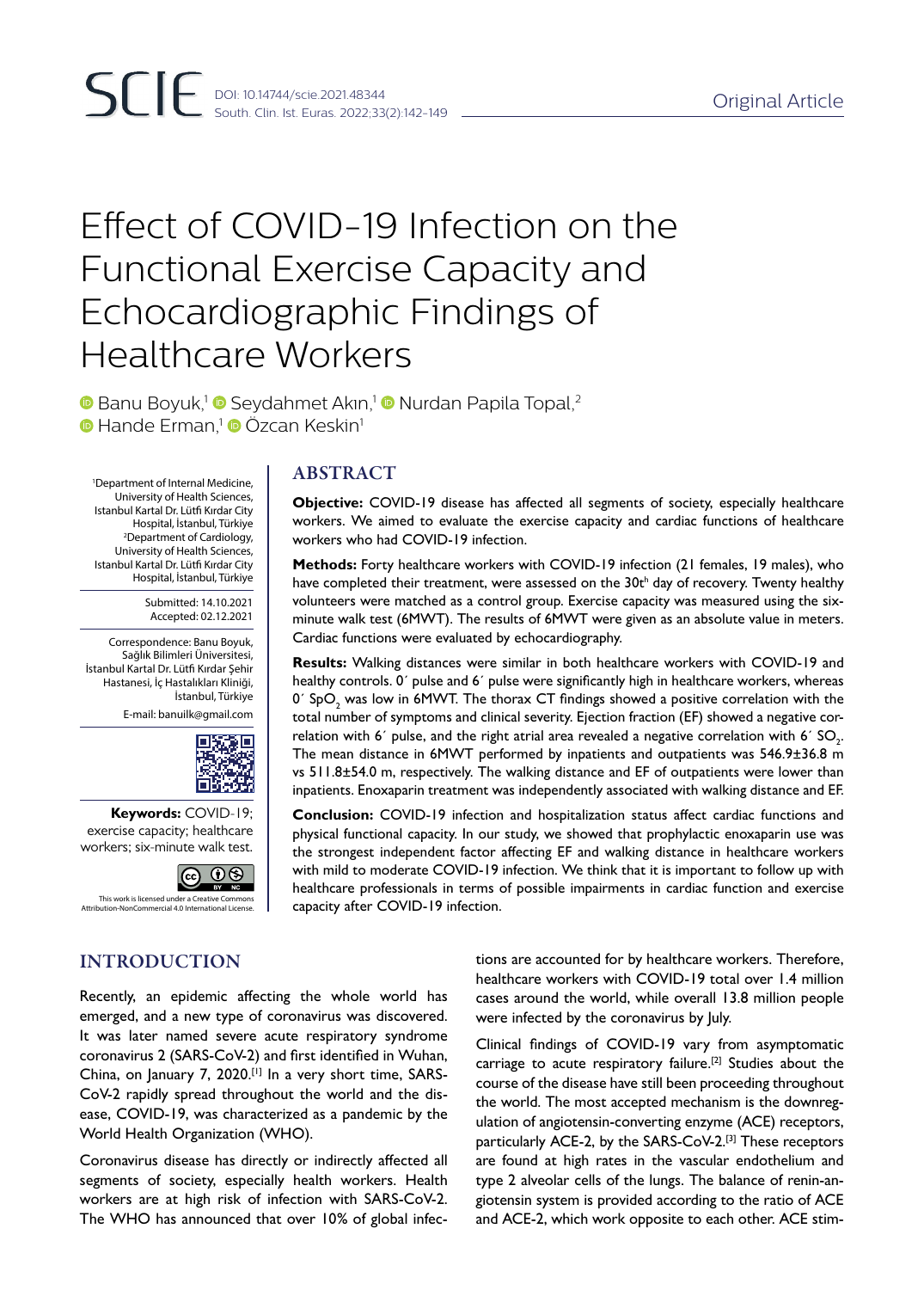ulates inflammation, causing vasoconstriction, bronchoconstriction, and fibrosis, whereas ACE-2 has the opposite effects. It is thought that the breakdown of this balance may have a role in COVID-19 pathophysiology.<sup>[4]</sup>

Besides this mechanism, uncontrolled coronavirus infection leads to cytokine storm and overproduction of proinflammatory cytokines such as tumor necrosis factor-α, IL-1β, and IL-6 by the immune system which results in multiple organ injuries.[5] Although the pathophysiology of SARS-CoV-2 infection is not fully clear yet, the major concern is cardiac and pulmonary system deterioration. Recent studies suggested that cardiac involvement may be a late phenomenon of the viral respiratory infection and can be subclinical with few inflammatory cells or present with overt manifestations even absence of respiratory symptoms.<sup>[6,7]</sup> In the evidence of mentioned data, we aimed to assess the physical functional capacity by six-minute walk test (6MWT) and the echocardiography findings in a group of healthcare workers who experienced COVID-19 infection in the early period.

## MATERIALS AND METHODS

## Study design and participants

In this cross-sectional study, 40 healthcare workers who completed their treatment for COVID-19 infection (21 females and 19 males) and 20 healthy volunteers (10 females and 10 males) were assessed after an average of about 30 days after the isolation period (range 40–50 days of COVID-19 infection). All patients underwent transthoracic echocardiography (TTE) and 6MWT to assess cardiac functions and exercise capacity. Demographic and clinical information was obtained by a structured questionnaire. Laboratory and radiologic information was collected from electronic medical records. Clinical severity was assessed according to symptoms, radiologic findings, and clinical findings. Asymptomatic, mild, moderate, and severe disease definitions were based on interim guidance of the WHO definition.<sup>[8]</sup> Patients with severe disease according to WHO definition were excluded. Other than patients with severe COVID-19 infection, those who had uncontrolled hypertension on admission, history of coronary artery disease and heart failure, multisystem diseases that require corticosteroid usage or immunosuppressive agents, and renal failure were excluded from the study. All patients had resting 12-lead electrocardiograms (ECGs). Patients with ECG abnormalities such as ST-T changes, QTc and PR interval, and tachy-bradycardia were excluded. Informed consent was taken from all participants. The study was conducted following the approval of the local ethics committee in accordance with the Ministry of Health and Declaration of Helsinki.

#### Physical and laboratory measurements

Anthropometric data (weight, height) and systemic blood pressure were obtained by physical examination according to standard procedures. Body mass index was calculated

by dividing weight (kg) by height  $(m<sup>2</sup>)$ . Resting systolic and diastolic blood pressures were measured three times at 1-min intervals using a standard mercury sphygmomanometer after 5-min rest. The average of the second and the third readings were used in the analyses. A confirmed case was defined as a patient with positive results according to real-time reverse transcription-polymerase chain reaction (RT-PCR) assay for SARS-CoV-2 in upper respiratory specimens (nasopharyngeal and oropharyngeal swab). CT was acquired using one machine: Philips Ingenuity (128 slices). CT scans were performed in caudocranial scanning direction without intravenous contrast injection. Thorax CT examination was read first by one radiologist, and the report was then checked by another radiologist. CT results were determined by consensus discussion for diagnostic performance analysis. Routine biochemical tests were completed with an AU 5800 analyzer. The whole blood count was determined on LH 750 Hematology Analyzers (Beckman Coulter Inc., USA).

#### Six-minute walk test

The exercise capacities of the participants were assessed with 6MWT. The 6MWT for this study included the method recommended by the American Thoracic Society. [9] We measured the 6-minute walk distance at baseline. Following a standardized protocol, participants walked up and down a 30-m hallway for 6 min after instructions to cover as much distance as possible. The total distance completed during the 6 min was recorded. The oxygen saturation  $(SpO<sub>2</sub>)$  and pulse rate at the start and end of the test were collected in the data file.  $\text{SpO}_2$  was measured via a finger probe using a Masimo Rad 5 with Adult Sensor (Masimo, Irvine, CA, USA) while standing at the beginning of the 6MWT and then again while standing at the end of the test after 6 min walking.

## Transthoracic echocardiography

TTE was done with the subject positioned in left lateral decubitus, using available ultrasound equipment (Vivid S5, GE Vingmed Ultrasound, with a 3.5 MHz transducer). All examinations were performed by one physician to minimize interobserver variability. Standard views were used to obtain parasternal, apical, and subcostal views. All parameters were recorded according to the American Society of Echocardiography standards and recommendations of the European Association of Cardiovascular Imaging. Left atrial size, right atrial (RA) area, and both left and right ventricular (RV) dimensions were measured. RV diameter >42 mm at the base was described as RV dilatation, and RA area  $>18$  cm<sup>2</sup> was described as RA enlargement. RV systolic function was evaluated using tricuspid annular plane systolic excursion (TAPSE). TAPSE cut-off value <16 mm was accepted as RV systolic dysfunction.

### Statistical analysis

All statistical analyses were performed using SPSS version 22 software (SPSS Inc., Chicago, IL, USA). Continuous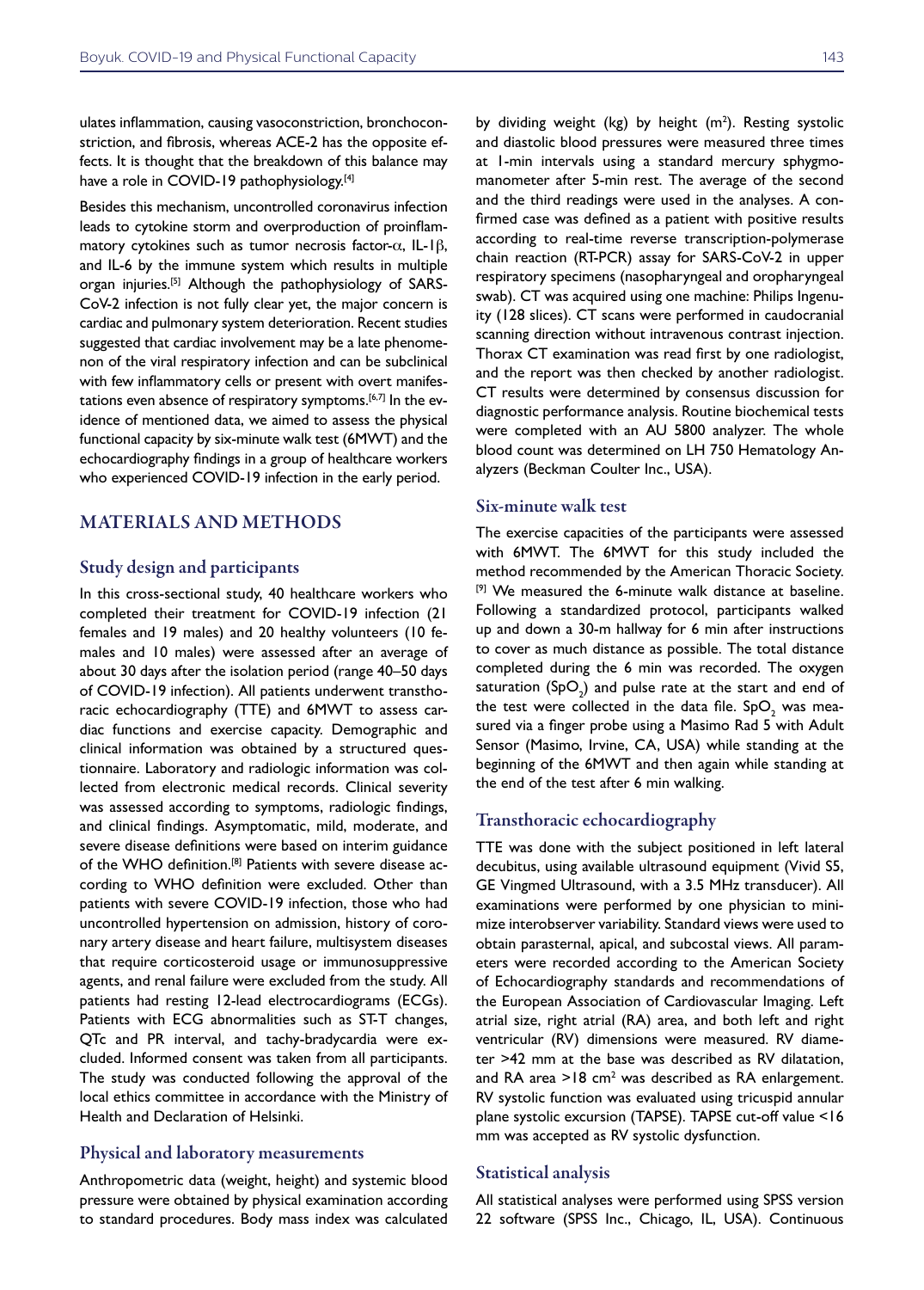variables are expressed as mean and (standard deviation, SD), and categorical variables are reported as a number and (percentages). Skewness and kurtosis were used to evaluate the distribution of data. Patient characteristics between each group were compared using the Chi-square test or Fisher's exact test for categorical variables and the Mann–Whitney U or Student's t-test for continuous variables according to whether data were distributed normally or not. Pearson correlation analysis was employed to assess correlations between parametric variables, and Spearman correlation analysis was used for nonparametric variables. Univariate and multivariate logistic regression analyses were conducted to evaluate the effective factors regarding treatment methods on ejection fraction (EF) and linear regression analysis was performed to evaluate effective factors on walking distance. P-values of <0.05 were considered statistically significant.

## RESULTS

The demographic, clinical, and laboratory characteristics of the healthcare workers with COVID-19 are shown in Table 1. The patients consisted of 19 males and 21 females, which includes 16 physicians, 9 nurses, and 15 others. Overall mean age was 36±8 years (ranges between 25 and 57). Clinical symptoms of these patients were fever, headache, fatigue, myalgia, loss of smell or taste, dry cough, dyspnea, chest pain, diarrhea, nausea, runny nose, sore throat, anorexia, and cough with sputum. The most frequently seen symptoms are shown in Figure 1. Routine blood tests did not show statistical significance between COVID-19 patients and healthy controls (Table 1). According to thorax CT, 3 patients (8.3%) showed groundglass opacity, 1 patient (2.8%) showed unilateral pneumonia, and 8 patients (22.2%) showed bilateral pneumonia, but 24 patients (66.7%) did not show any signs. Asymptomatic healthcare workers included 12.5% of the total patient group (5 out of 40). Most of them experienced mild disease at rates of 80% (32 out of 40), and only 7.5% (3 out of 40) of patients had a moderate disease. Twelve subjects had comorbidities: mild asthma (3), hypertension (2), hypothyroidism (3), and chronic gastritis (4). The cigarette smoking history of participants was questioned and 30% of the participants were smokers (Table 1).



**Figure 1.** Frequency of symptoms in patients with COVID-19 infection.

Compared with the control group, 0´ pulse and 6´ pulse were significantly higher in healthcare patients, while 0´

**Table 1.** Baseline characteristics of health workers with COVID-19

|                                  | <b>Health workers with</b><br>Covid-19<br>$(n=40)$ Mean $\pm$ SD |
|----------------------------------|------------------------------------------------------------------|
| Age (years)                      | $36.4 \pm 8.9$                                                   |
| Gender, n (%)                    |                                                                  |
| Male                             | 19 (47.5)                                                        |
| Female                           | 21(52.5)                                                         |
| Smoking history, n (%)           |                                                                  |
| No                               | 28 (70.0)                                                        |
| Yes                              | 12(30.0)                                                         |
| Comorbidities, n (%)             |                                                                  |
| No                               | 27 (67.5)                                                        |
| Yes                              | 13(32.5)                                                         |
| Clinic presentation, n (%)       |                                                                  |
| Asymptomatic                     | 5(12.5)                                                          |
| Mild                             | 32 (80.0)                                                        |
| Moderate                         | 3(7.5)                                                           |
| Laboratory                       |                                                                  |
| $Hb$ ( $g/L$ )                   | $13.1 \pm 1.2$                                                   |
| <b>WBC</b> (×10 <sup>9</sup> /L) | 6019.0±2553.2                                                    |
| Neutrophil (×10 <sup>9</sup> /L) | 3647.5±1868.0                                                    |
| Lymphocyte (×10 <sup>9</sup> /L) | 1920.0±902.6                                                     |
| Platelet (×109/L)                | 231666.7±55388.0                                                 |
| Serum creatinine (mg/L)          | $0.6 \pm 0.1$                                                    |
| Albumin (g/L)                    | $10.8 \pm 16.3$                                                  |
| ALT (U/L)                        | $20.8 \pm 12.6$                                                  |
| AST (U/L)                        | $23,1 \pm 10,4$                                                  |
| LDH (U/L)                        | $250.3 \pm 168.0$                                                |
| CRP (mg/L)                       | $8.9 \pm 7.2$                                                    |
| D-dimer (mg/L)                   | 467.7±354.8                                                      |
| Ferritin (µg/L)                  | $99.5 \pm 65.5$                                                  |
| Thorax CT findings, n (%)        |                                                                  |
| Ground glass opacity             | 3(8.3)                                                           |
| Unilateral pneumonia             | (2.8)                                                            |
| Bilateral pneumonia              | 9(22.2)                                                          |
| None                             | 27(66.7)                                                         |
| Oseltamivir                      | 23 (59.0)                                                        |
| Medical therapy, n (%)           |                                                                  |
| Azithromycin                     | 22 (56.4)                                                        |
| Hydroxychloroquine               | 40 (100.0)                                                       |
| Favipiravir                      | 3(7.7)                                                           |
| Enoxaparin                       | 13 (32.5)                                                        |
| Hospitalization status, n (%)    |                                                                  |
| Outpatient                       | 27 (67.5)                                                        |
| Inpatient                        | 13 (32.5)                                                        |
| After treatment symptoms, n (%)  |                                                                  |
| No                               | 26 (65.0)                                                        |
| Yes                              | 14(35.0)                                                         |

Hb: hemoglobin; WBC: White blood cell; ALT: alanine transaminase; AST: aspartate transaminase; LDH: lactate dehydrogenase; CRP: C-reactive protein.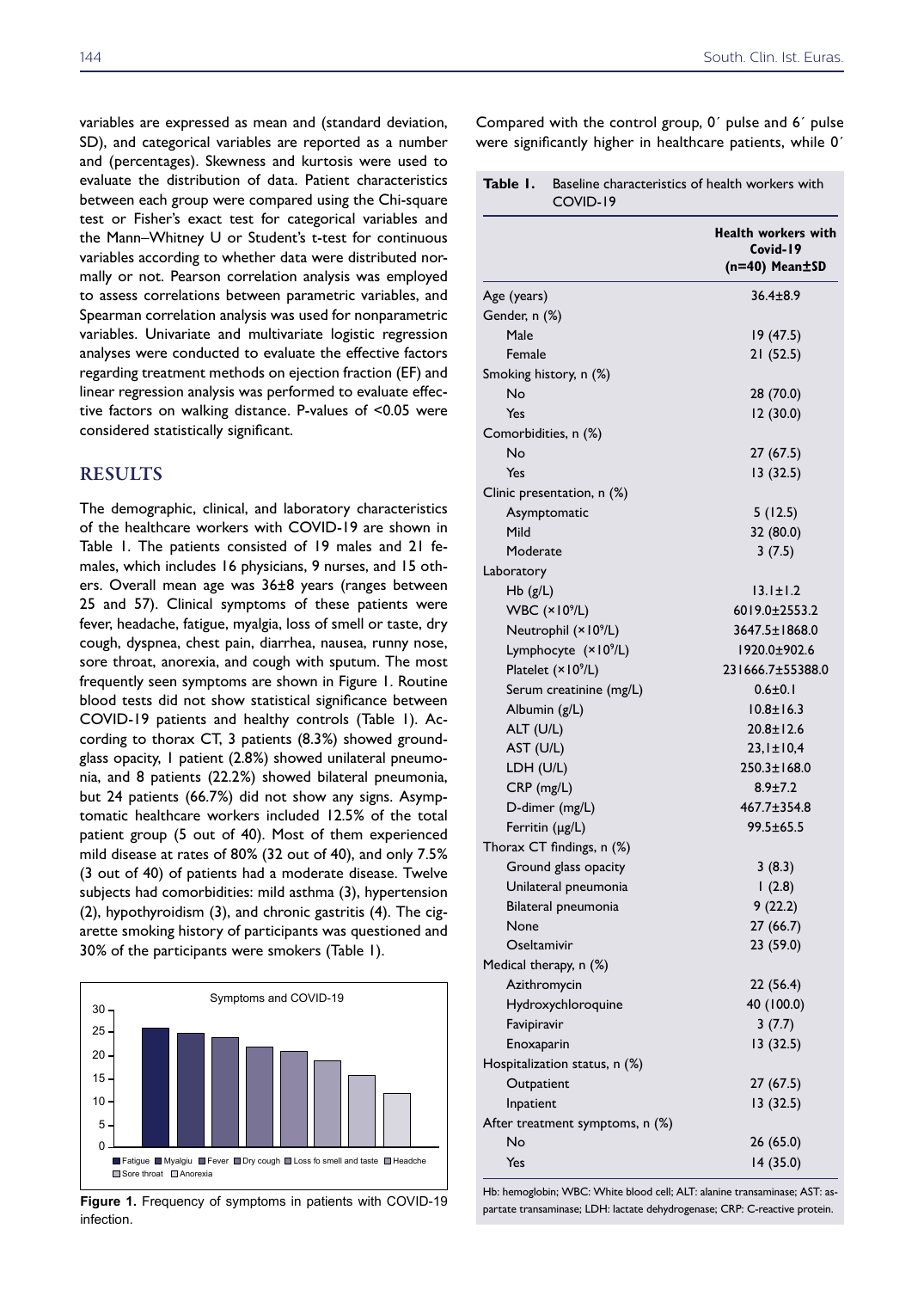SpO $_{_{2}}$  was lower. On the other hand, the walking distance of the participants was similar. There were no significant differences in age, gender, anthropometric measurements, blood pressure, and TTE findings between the healthcare workers with COVID-19 and control subjects (Table 2).

The thorax CT findings were positively correlated with the total number of symptoms (r=0.370, p=0.026) and clinical severity (r=0.352, p=0.036). The clinical severity of the patients did not show any correlation with the echocardiographic findings and 6MWT (not shown in the table). Additionally, EF showed a negative correlation with  $6'$  pulse ( $r=-0.264$ ,  $p=0.044$ ), and RA area had a negative correlation with 6´ SpO<sub>2</sub> (r=-0.389, p<0.015), as shown in Table 3. When walking test and TTE findings were compared according to the treatment method of healthcare workers with COVID-19, it was observed that walking distance and EF were significantly lower among outpatients than inpatients (p<0.05) (Table 4).

The univariate and multivariate comparisons of variables regarding EF are reported in Table 5. Enoxaparin treatment was independently associated with the EF both in univariate and multivariate regression (p=0.048). Furthermore, enoxaparin treatment has an effect on the walking

|                                                 | <b>Health Workers</b><br>$(n=40)$ Mean $\pm$ SD | <b>Controls</b><br>$(n=20)$ Mean $\pm$ SD | p-value    |
|-------------------------------------------------|-------------------------------------------------|-------------------------------------------|------------|
| Age (years)                                     | $36.4 \pm 8.9$                                  | $38.2 \pm 6.4$                            | 0.46       |
| Gender, n (%)                                   |                                                 |                                           |            |
| Female                                          | 19(47.5)                                        | 10(50)                                    | 0.855      |
| Male                                            | 21(52.2)                                        | 10(50)                                    |            |
| Medical profession, n (%)                       |                                                 |                                           |            |
| Medical doctor                                  | 16(40)                                          | 14(70.0)                                  | $0.052**$  |
| <b>Nurse</b>                                    | 9(22.5)                                         | 2(10.0)                                   |            |
| Other health worker                             | 15(37.5)                                        | 4(20.0)                                   |            |
| Smoking history, n (%)                          | 12(30)                                          | 0(0)                                      | $0.005*$   |
| Body mass index (kg/m <sup>2</sup> )            | $26.3 + 4.7$                                    | $24.7 \pm 3.6$                            | 0.194      |
| Systolic blood pressures (mmHg)                 | $113.0 \pm 9.1$                                 | $114.5 \pm 8.9$                           | 0.547      |
| Diastolic blood pressures (mmHg)                | $73.5 \pm 7.4$                                  | $72.5 \pm 5.5$                            | $0.557***$ |
| 6 minutes walking test                          |                                                 |                                           |            |
| $0'$ SpO <sub>2</sub>                           | $97.9 \pm 1.0$                                  | $98.5 \pm 0.9$                            | 0.040      |
| 0' pulse                                        | $83.7 \pm 11.9$                                 | $76.0 \pm 1.3$                            | 0.020      |
| $6'$ SpO <sub>2</sub>                           | $97.4 \pm 1.5$                                  | $97.8 \pm 1.2$                            | 0.304      |
| 6' pulse                                        | $116.6 \pm 17.1$                                | $103.0 \pm 11.5$                          | 0.002      |
| Walking distance (m)                            | $523.2 \pm 51.4$                                | 534.8±33.4                                | 0.366      |
| Echocardiography findings                       |                                                 |                                           |            |
| Ejection fraction %                             | $58.1 \pm 2.5$                                  | $58.5 \pm 2.9$                            | 0.557      |
| Left atrium area $(cm2)$                        | $3.2 \pm 0.4$                                   | $3.0 \pm 0.3$                             | 0.200      |
| Right ventricle (cm)                            | $3.1 \pm 0.3$                                   | $3.1 \pm 03$                              | 0.909      |
| Right atrium area (cm <sup>2</sup> )            | $11.2 \pm 2.0$                                  | $11.1 \pm 1.9$                            | 0.939      |
| Tricuspid annular plane systolic excursion (mm) | $23.1 \pm 3.3$                                  | $24.4 \pm 3.0$                            | 0.139      |

 $^*$ Fisher's exact test.  $^*$ Linear-by-linear association, pearson chi-square.  $^{**}$ Mann-Whitney U, student t-test. Statistical significance: p<0.05, p<0.001. SpO $_2^,$  Peripheral oxygen saturation.

|  | Table 3. Correlation between ECHO-Thorax CT findings and, 6MWT, clinical characteristics in patients with COVID-19 |  |  |  |  |  |  |
|--|--------------------------------------------------------------------------------------------------------------------|--|--|--|--|--|--|
|--|--------------------------------------------------------------------------------------------------------------------|--|--|--|--|--|--|

|                    | Total number of<br>symptoms |       | <b>Clinical severity</b> |       | 6' Pulse |       | $6'$ SpO <sub>2</sub> |       |
|--------------------|-----------------------------|-------|--------------------------|-------|----------|-------|-----------------------|-------|
|                    |                             | D     |                          | p     |          | p     | r                     | p     |
| Thorax CT findings | $0.370*$                    | 0.026 | $0.351*$                 | 0.036 |          |       |                       |       |
| Ejection fraction  | 0.080                       | 0.628 | $-0.086$                 | 0.601 | $-0.264$ | 0.044 |                       |       |
| Right atrium area  | 0.280                       | 0.088 | 0.248                    | 0.133 | $-0.007$ | 0.961 | $-0.389*$             | 0.016 |

Statistical Significance: "p<0.05, ""p<0.001. ECHO: Echocardiography; CT: computerized tomography; 6MWT: 6 minute walking test; SpO<sub>2</sub>: peripheral oxygen saturation.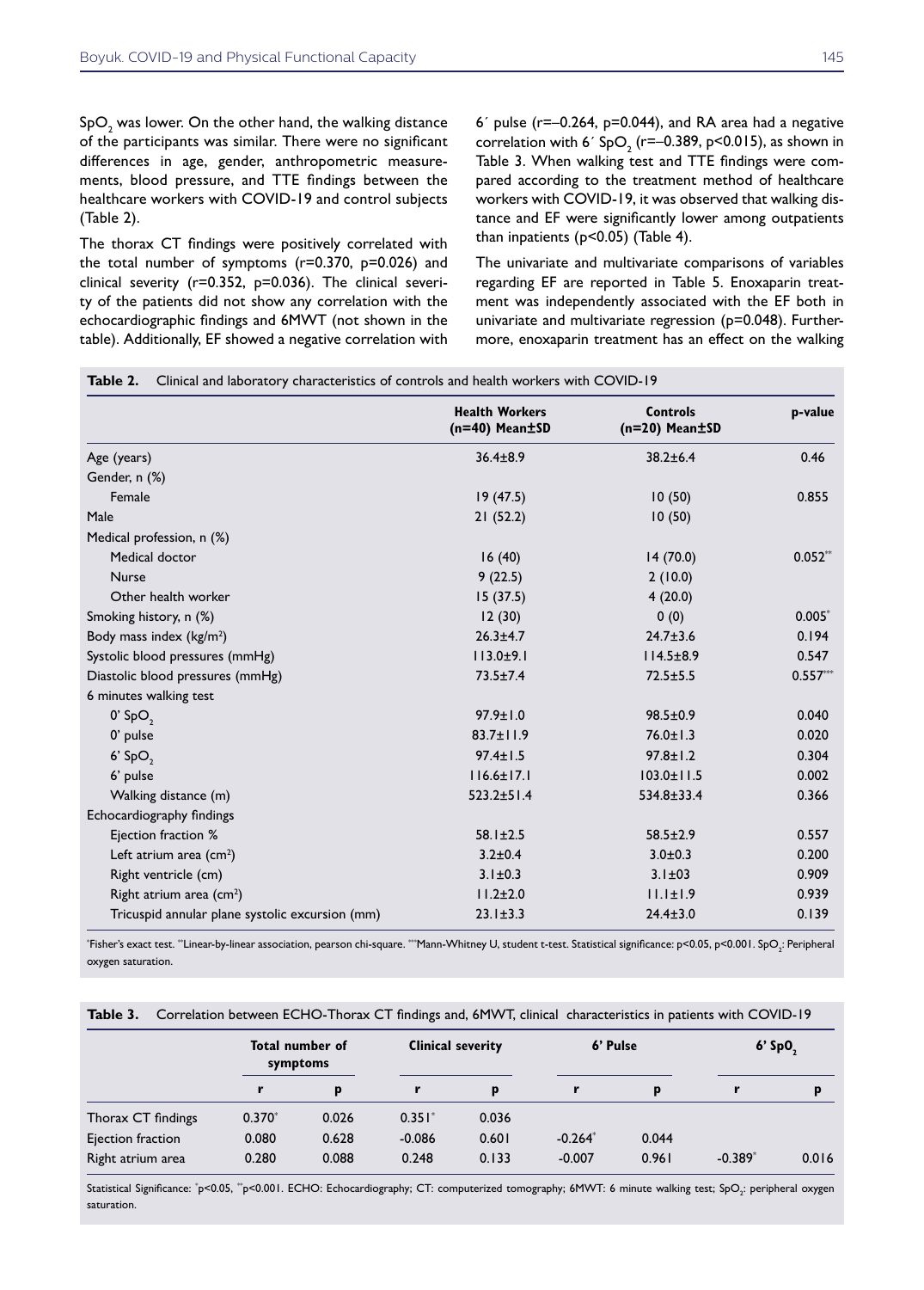distance (β=0.325, p=0.041). Azithromycin treatment has no effect on both EF and walking distance (Table 5).

Subgroup analysis according to cigarette smoking status of COVID-19 patients revealed that 0´ pulse (p=0.032) and left atrial area (p=0.02) of smoking patients were significantly higher than the nonsmoking patients. However, there was no significant difference in EF and walking distance according to the smoking status of the participants (Table E1). Comparative analysis of the patient group according to the presence of comorbidities did not show any statistical significance regarding TTE findings and 6MWT results (Table E2).

| Table 4.<br>health workers with COVID-19 | Comparison of walking test and echo findings<br>according to the hospitalization status of the |                                  |         |
|------------------------------------------|------------------------------------------------------------------------------------------------|----------------------------------|---------|
|                                          | <b>Outpatient</b><br>$(n=27)$<br>Mean±SD                                                       | Inpatient<br>$(n=13)$<br>Mean±SD | p-value |
| Age (years)                              | $36.1 \pm 8.9$                                                                                 | $37.0 + 9.1$                     | 0.780   |
| Height (m)                               | $168.4 \pm 8.3$                                                                                | $168.6 \pm 9.2$                  | 0.933   |
| Weight (kg)                              | $72.9 \pm 15.9$                                                                                | $77.6 \pm 13.3$                  | 0.360   |
| BMI $(kg/m2)$                            | $25.8 + 4.9$                                                                                   | $27.3 + 4.5$                     | 0.351   |
| Systolic BP (mmHg)                       | $111.5+9.5$                                                                                    | $116.2 + 7.7$                    | 0.131   |
| Diastolic BP (mmHg)                      | $72.6 \pm 7.6$                                                                                 | $75.4 \pm 6.6$                   | 0.266   |
| $0'$ SpO <sub>2</sub>                    | $98.1 \pm 1.0$                                                                                 | $97.6 \pm 1.0$                   | 0.198   |
| 0' Pulse                                 | $83.3 \pm 12.4$                                                                                | $84.4 \pm 11.1$                  | 0.790   |
| $6'$ SpO <sub>2</sub>                    | $97.2 \pm 1.5$                                                                                 | $97.7 \pm 1.5$                   | 0.327   |
| 6' Pulse                                 | $118.7 \pm 18.2$                                                                               | $112.3 \pm 14.1$                 | 0.275   |
| Walking distance (m)                     | $511.8 + 54.0$                                                                                 | $546.9 \pm 36.8$                 | 0.041   |
| EF $(%)$                                 | $57.5 \pm 2.5$                                                                                 | $59.2 \pm 1.9$                   | 0.023   |
| LA area $(cm2)$                          | $3.2 + 0.5$                                                                                    | $3.2 \pm 0.3$                    | 0.901   |
| $RV$ (cm)                                | $3.0 + 0.4$                                                                                    | $3.1 \pm 0.2$                    | 0.549   |
| $RA$ area (cm <sup>2</sup> )             | $11.4 \pm 2.0$                                                                                 | $10.7 \pm 1.9$                   | 0.268   |
| TAPSE (mm)                               | $23.2 \pm 3.8$                                                                                 | $22.9 \pm 2.0$                   | 0.837   |

Statistical significance: p<0.05, p<0.001. BMI: Body mass index; BP: Blood pressure; SpO<sub>2</sub>: Peripheral oxygen saturation; EF: Ejection fraction; LA: Left atrium; RV: Right ventricle; RA: Right atrium; TAPSE: Tricuspid annular plane systolic excursion.

### DISCUSSION

Healthcare workers are known to be at significant risk even when they are protected against COVID-19. It is important to recognize the disease at an early stage and take necessary measures. Therefore, in this study, we evaluated the respiratory and cardiac functions of healthcare workers with COVID-19 infection whose treatments were completed. The major symptoms of COVID-19 are fever, cough, dyspnea, myalgia, anorexia, fatigue, sore throat, headache, and loss of smell or taste. These symptoms may appear between 2 days and 14 days after exposure.<sup>[10]</sup> In our study, the questionnaire covered all symptoms and was completed by 40 healthcare workers. The most common symptoms were fatigue (65%), myalgia (62.5%), fever (60%), dry cough (55%), and loss of smell or taste (52.5%). The median time from illness onset to symptoms currently used to screen for COVID-19 was 3 days. Wei et al.<sup>[11]</sup> reported that fever and cough were early symptoms in mild COVID-19 cases. A Chinese study found that the first three symptoms were fever (41.8%), lethargy (33.0%), and muscle pain (30.1%) before the diagnosis of COVID-19.[12] While most people hospitalized for COVID-19 had a fever in the study,<sup>[13]</sup> another study reported anosmia for 47% of test positives, and it was found to be strongly associated with SARS-CoV-2 positivity.[14]

Comprehensive healthcare worker screening with minimal or no symptoms can be helpful to protect patients and personnel. In a study with 592 healthcare workers, the initial symptoms and their relationship to the SARS-CoV-2 RT-PCR assays were investigated, and a total of 16% of these healthcare workers were diagnosed with clinical COVID-19.[15] An Italian study indicated that almost onethird (29%) of COVID-19 cases were asymptomatic.[16] Rivett et al.<sup>[17]</sup> reported that  $3\%$  of healthcare workers tested positive for SARS-CoV-2 in the absence of symptoms. In our study, all patients were SARS-CoV-2 RT-PCR positive, 12.5% of healthcare workers with COVID-19 were asymptomatic, most (80%) of them had mild–severe clinics. Recent studies have suggested that the transmis-

| <b>Ejection fraction</b> * |           | Univariate regression |       |             |              | <b>Multivariate regression</b> |                   |       |             |
|----------------------------|-----------|-----------------------|-------|-------------|--------------|--------------------------------|-------------------|-------|-------------|
|                            | ß         | <b>Std. Error</b>     | p     | Exp(B)      |              | ß                              | <b>Std. Error</b> | p     | Exp(B)      |
| Age                        | $-0.019$  | 0.037                 | 0.607 | 0.981       | Age          | $-0.030$                       | 0.041             | 0.474 | 0.971       |
| Enoxaparin                 | 1.705     | 0.863                 | 0.048 | 5.500       | Enoxaparin   | 1.716                          | 0.893             | 0.045 | 5.561       |
| Azithromycin               | $-0.143$  | 0.674                 | 0.832 | 0.867       | Azithromycin | $-0.260$                       | 0.735             | 0.724 | 0.771       |
| Smoking                    | 0.124     | 0.737                 | 0.866 | 1.132       | Smoking      | 0.394                          | 0.831             | 0.636 | 1.482       |
| <b>Walking distance**</b>  | ß         | <b>Std. Error</b>     | p     | <b>Beta</b> |              | ß                              | <b>Std. Error</b> | p     | <b>Beta</b> |
| Age                        | $-0.049$  | 0.940                 | 0.959 | $-0.008$    | Age          | $-0.063$                       | 0.918             | 0.946 | $-0.011$    |
| Enoxaparin                 | 35.145    | 16.613                | 0.041 | 0.325       | Enoxaparin   | 43.388                         | 17.456            | 0.018 | 0.392       |
| Azithromycin               | $-15.551$ | 16.739                | 0.359 | $-0.151$    | Azithromycin | $-19.921$                      | 16.581            | 0.238 | 0.392       |
| Smoking                    | 7.690     | 17.908                | 0.670 | 0.069       | Smoking      | 6.116                          | 17.926            | 0.735 | 0.055       |

**Table 5.** Regression analysis of effective factors on ejection fraction and walking distance

\* Logistic regression analysis. \*\*Linear regression analysis, Statistical Significance: p<0.05.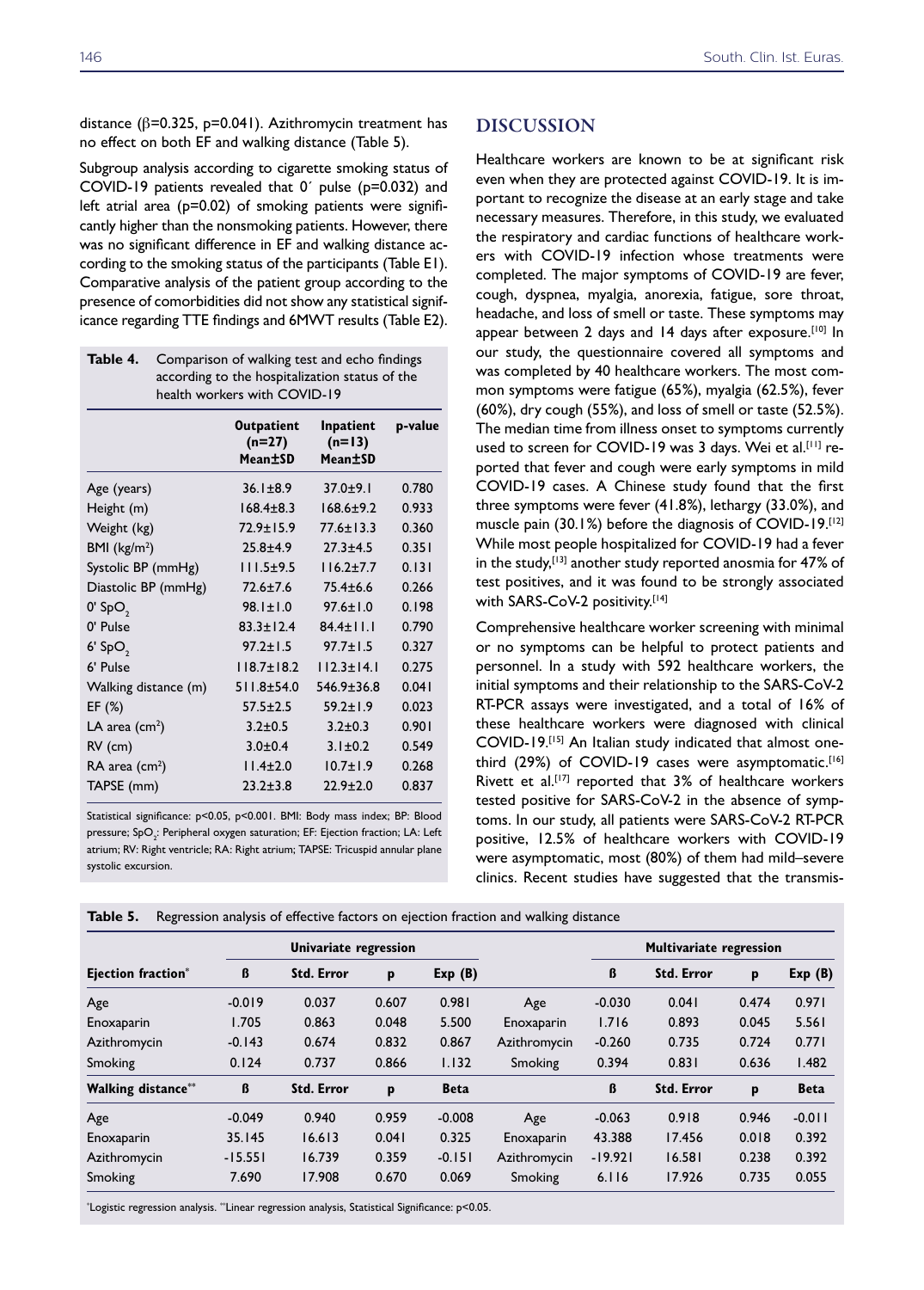sion in COVID-19 is primarily person-to-person by direct contact, droplets, and fomites.[18] After exposure, SARS-CoV-2 invades the lung parenchyma and results in severe  $inter $sticial$  inflammation.<sup>[6,19]</sup> The histological assessment$ of lung biopsy samples obtained from COVID-19-infected patients showed diffuse alveolar epithelium destruction, capillary damage/bleeding, hyaline membrane formation, alveolar septal fibrous proliferation, and pulmonary consolidation.<sup>[20]</sup> These lesions are seen as ground-glass opacity images and then appear as unilateral and/or bilateral pneumonia in the lungs on thorax CT.[21] Of our patients, 66.7% did not have any finding of pneumonia on the thorax CT. However, our findings revealed that the thorax CT results are associated with the total number of symptoms in the rest of the patients.

6MWT is a valuable measurement that provides information regarding all systems during physical activity, including pulmonary and cardiovascular systems, blood circulation, neuromuscular units, body metabolism, and peripheral circulation.[9] The purpose of the 6MWT is to assess the functional capacity of patients with cardiopulmonary disease. In our study, the functional capacity of healthcare workers with COVID-19 was significantly lower than healthy controls. In a previous study, which included healthcare workers who were discharged with SARS coronavirus pneumonia, significant impairment of pulmonary functions was shown at 6 months after illness onset.<sup>[22]</sup> In another study, which examined lung function tests and 6MWT after 2 years, the exercise capacity and health status of patients were significantly lower than the general population, and 30% of healthcare workers were unable to return to work.<sup>[23]</sup> Huang et al.<sup>[24]</sup> conducted a retrospective study involving 57 COVID-19 patients. Serial lung function, lung imaging examination, and exercise capacity were examined 30 days after discharge. They found impaired diffusion capacity, decreased respiratory muscle strength, and lung imaging abnormalities in more than half of COVID-19 patients in the early recovery period. A study on COVID-19 patients revealed that impairment of diffusion capacity is the most common abnormality of lung function, followed by restrictive ventilator defects, which are both associated with the severity of the disease.<sup>[25]</sup>

COVID-19 infection mainly disrupts the lungs, causing interstitial pneumonitis and severe acute respiratory distress syndrome. Besides the pulmonary system, it affects multiple organs, especially the cardiovascular system. Although the relationship between COVID-19–associated cardiac injury and risk of mortality remains unclear, known cardiovascular manifestations are acute cardiac injury, acute coronary event, left ventricular systolic dysfunction, heart failure, arrhythmia, and venous thromboembolism. [26,27] Huang et al.<sup>[28]</sup> reported that 12% of the patients had COVID-19-associated acute cardiac injury, and these patients had elevated cardiac troponin I levels. The common cardiac complications of COVID-19 emerge with an increase in plasma levels of cardiac troponins and N-terminal pro-brain natriuretic peptide and the presence of echo-/

electrocardiographic abnormalities. TTE of our patients does not show a statistically significant difference from the healthy group. The findings of echocardiography of our patient group were in the normal range, which can be explained by the absence of clinical cardiovascular disease history. However, when we compared the relationship between the echocardiographic parameters and 6MWT results, we found a negative correlation between EF and the pulse rate at 6 min. This condition may give clues about the relation between subclinical cardiac injury, systemic inflammation, and myocardial wall stress. Furthermore, the RA area demonstrated a negative linear correlation with oxygen saturation at the sixth minute. In severe cases of COVID-19 infection, pneumonia can be complicated by acute myocardial injury with or without an existing cardiac disease. Several factors such as acute respiratory distress syndrome, pulmonary vascular thrombosis, viral myocardial damage, inflammatory response, and autoimmune damage may be responsible for myocardial damage.<sup>[29]</sup> Multiple mechanisms may be responsible for the cardiovascular complications of COVID-19.

One-third of healthcare workers with COVID-19 were treated as inpatients. We found that inpatients had better walking distance and EF levels than outpatients. Inpatients had received a routine regimen of prophylactic enoxaparin treatment. While all of the patients had received the hydroxychloroquine treatment, three of the diagnosed patients had received favipiravir treatment in accordance with health ministry treatment guidelines.[30] In regression analysis, enoxaparin treatment independently affects EF and walking distance in 6MWT. We suggest that better walking distance and EF values of inpatients may be the result of more intensive treatment regarding prophylactic enoxaparin treatment. It has been demonstrated that prophylactic enoxaparin treatment is associated with decreased mortality via both anti-inflammatory and antithrombotic effects in severe COVID-19 disease.<sup>[31,32]</sup> However, there are limited data for enoxaparin treatment on cardiac functions and exercise capacity in COVID-19 patients. Our current study suggests prophylactic enoxaparin treatment results in better exercise capacity even in mild–moderate disease. On the other hand, studies regarding favipiravir on COVID-19 patients revealed that early recovery and less inflammatory response is more likely in favipiravir-treated patients.[33,34] However, the low number of patients who received favipiravir limits the interpretation of data to assess the effect of favipiravir treatment on EF and walking distance in our study. Clinical severity of both inpatient and outpatient groups did not associate with 6MWT- and TTE-related parameters. It was stated that myocardial injury and low EF may be associated with high levels of cytokines both as a part of hemophagocytic lymphohistiocytosis and stress cardiomyopathy.[35] Our study group does not contain critically ill patients who have a history of ARDS, septic shock, and multiorgan failure during the COVID-19 disease course. Therefore, myocardial involvement may be part of critical COVID-19 disease.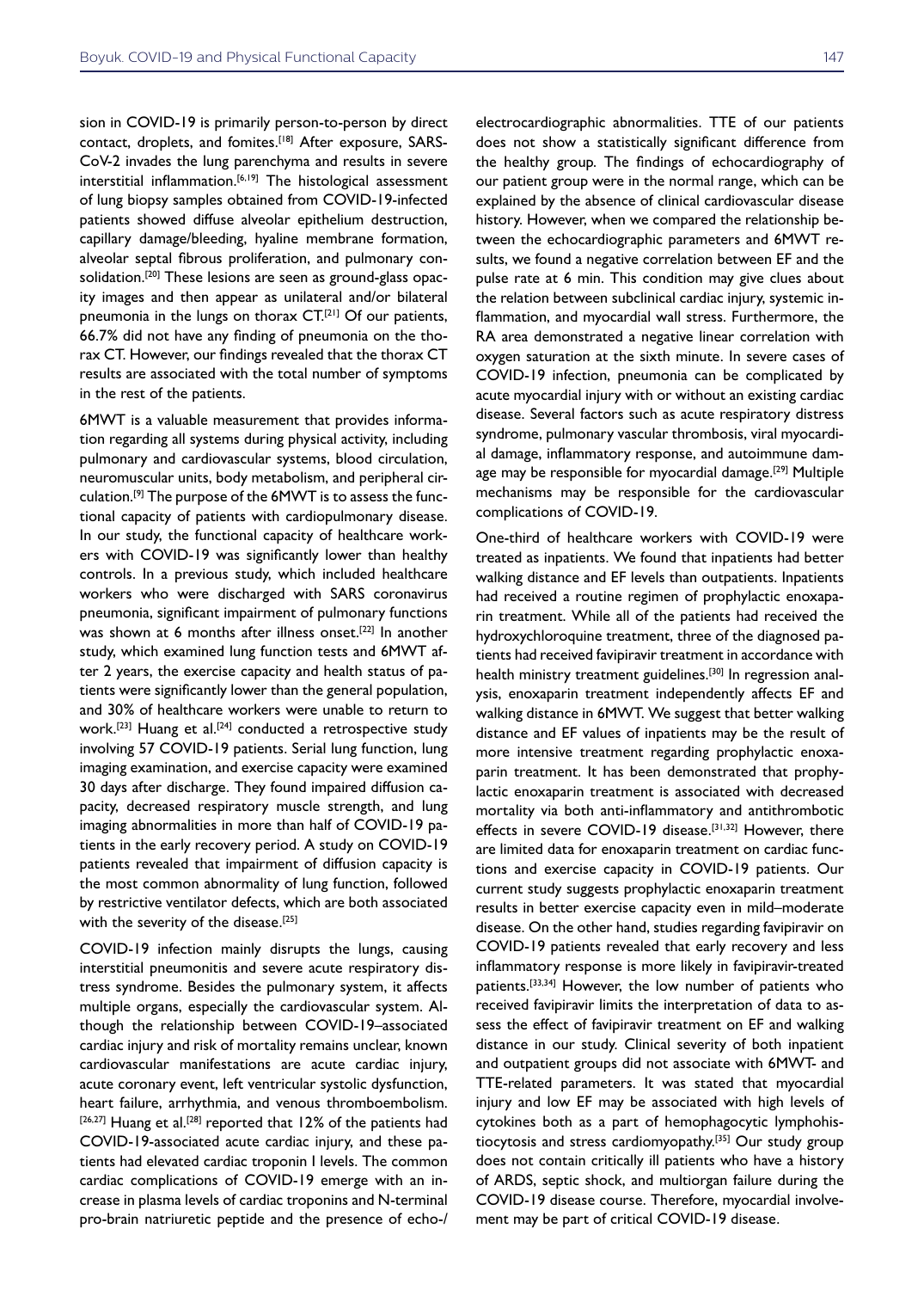It is already known that smoking increases the severity of the inflammatory response associated with COVID-19 through various mechanisms such as promoting mucosal inflammation, inflammatory cytokines,  $TNF-\alpha$  expression, increased permeability in epithelial cells, and impaired mucociliary clearance.[36] Besides COVID-19 associated morbidities, long-term smoking has been linked to structural and functional alterations in both LV and RV consistent with hypertrophic cardiomyopathy.<sup>[37]</sup> A recent study by Surme et al.<sup>[38]</sup> suggested that cigarette smoking is not associated with disease severity. Among our patient group, cigarette smokers only had increased LA area but not RV and LV. These results may be explained by the young age of our patient group as hypertrophic cardiomyopathy is a long-term effect of cigarette smoking. However, the results, together with the increased LA area on TTE and increased 0´ pulse on 6MWT, suggest a prothrombotic and pro-arrhythmogenic state in COVID-19 patients with cigarette smoking habits.

There are several limitations to our study. One of them is the small sample size, which can serve as a pilot study. In addition, studies hypothesize that the clinical spectrum of COVID-19 is a consequence of the variable immune response of the host. Therefore, the measurement of cytokines like interleukin-1 receptor antagonists, IL-10, IL-6, and TNF- $\alpha$  can provide more accurate information about the clinical severity and immune response of the patients. [39] Because we excluded severe illness, the data of troponin-t and brain natriuretic peptide, which could strengthen TTE findings, were not present. We used 6MWT for the assessment of functional capacity, and to provide objective results, a single trained healthcare professional carried out the test. However, individuals' performance could be affected by both physical and psychological factors. Finally, this cross-sectional analysis provides only a short follow-up, and the long-term dynamic variation of pulmonary and cardiac function still requires further investigation.

## **CONCLUSION**

The study showed that there may be a deterioration in the pulmonary functional capacity of healthcare workers with COVID-19 infection. The higher EF on TTE and walking distance in the hospitalized patient group compared to the outpatient group suggested that the use of enoxaparin may help to maintain exercise capacity even in mild–moderate COVID-19 infection. Although there are no accurate data about the effect of treatment strategies on physical functional capacity and echocardiography findings, our study may give an insight in this regard. Our results suggest that medium and long-term follow-up of patients with COVID-19 is important in terms of possible deterioration of physical functional capacity.

#### Ethics Committee Approval

This study approved by the Kartal Dr. Lütfi Kirdar Training and Research Hospital Clinical Research Ethics Committee (Date: 27.05.2020, Decision No: 2020/514/178/12).

#### Informed Consent

Prospective study.

Peer-review

Internally peer-reviewed.

Authorship Contributions

Concept: B.B., S.A.; Design: B.B., S.A.; Supervision: Ö.K.; Materials: N.P.T.; Data: B.B., H.E.; Analysis: B.B., S.A.; Literature search: H.E., Ö.K.; Writing: H.E.; Critical revision: B.B., S.A.

Conflict of Interest

None declared.

## **REFERENCES**

- 1. WHO. Novel coronavirus—China. 2020. Available at: https://www. who.int/csr/don/12-january-2020-novelcoronavirus-china/en/. Accessed Jul 27, 2020.
- 2. Wu Z, McGoogan JM. Characteristics of and important lessons from the coronavirus disease 2019 (COVID-19) outbreak in China: summary of a report of 72314 Cases from the Chinese Center for Disease Control and Prevention. JAMA 2020;323:1239–42[. \[CrossRef \]](https://doi.org/10.1001/jama.2020.2648)
- 3. Wevers BA, Van der Hoek L. Renin-angiotensin system in human coronavirus pathogenesis. Future Virol 2010;5:145–6[1. \[CrossRef \]](https://doi.org/10.2217/fvl.10.4)
- 4. Tay MZ, Poh CM, Rénia L, MacAry PA, Ng LFP. The trinity of COVID-19: immunity, inflammation and intervention. Nat Rev Immunol 2020;20:363–7[4. \[CrossRef \]](https://doi.org/10.1038/s41577-020-0311-8)
- 5. Connors JM, Levy JH. Thromboinflammation and the hypercoagulability of COVID-19. J Thromb Haemost 2020;18:1559–61.
- 6. Xu Z, Shi L, Wang Y, Zhang J, Huang L, Zhang C, et al. Pathological findings of COVID-19 associated with acute respiratory distress syndrome. Lancet Respir Med 2020;8:420[–2. \[CrossRef \]](https://doi.org/10.1016/S2213-2600(20)30076-X)
- 7. Fan BE, Chong VCL, Chan SSW, Lim GH, Lim KGE, Tan GB, et al. Hematologic parameters in patients with COVID-19 infection. Am J Hematol 2020;95:131–4.
- 8. WHO. Clinical management of severe acute respiratory infection when novel coronavirus (2019-nCoV) infection is suspected: interim guidance. Clinical management of severe acute respiratory infection when novel coronavirus (2019-nCoV) infection is suspected: Interim guidance 2020. p. 21. Available at: https://apps.who.int/iris/handle/10665/330893. Accessed Jan 20, 2022.
- 9. ATS Committee on Proficiency Standards for Clinical Pulmonary Function Laboratories. ATS statement: guidelines for the six-minute walk test. Am J Respir Crit Care Med 2002;166:111–[7. \[CrossRef \]](https://doi.org/10.1164/ajrccm.166.1.at1102)
- 10. Centers for Disease Control and Prevention. Coronavirus disease 2019 (COVID-19). https://www.cdc.gov/coronavirus/2019-ncov/ symptoms-testing/symptoms.html. Accessed Oct 18, 2020.
- 11. Wei WE, Li Z, Chiew CJ, Yong SE, Toh MP, Lee VJ. Presymptomatic transmission of SARS-CoV-2 - Singapore, January 23-March 16, 2020. MMWR Morb Mortal Wkly Rep 2020;69:411–5.
- 12. Jin YH, Huang Q, Wang YY, Zeng XT, Luo LS, Pan ZY, et al. Perceived infection transmission routes, infection control practices, psychosocial changes, and management of COVID-19 infected healthcare workers in a tertiary acute care hospital in Wuhan: a crosssectional survey. Mil Med Res 2020;7:2[4. \[CrossRef \]](https://doi.org/10.1186/s40779-020-00254-8)
- 13. Hu Z, Song C, Xu C, Jin G, Chen Y, Xu X. Clinical characteristics of 24 asymptomatic infections with covid-19 screened among close contacts in Nanjing, China. Sci China Life Sci 2020;63:706–11.
- 14. Tostmann A, Bradley J, Bousema T, Yiek WK, Holwerda M, Bleeker-Rovers C. Strong associations and moderate predictive value of